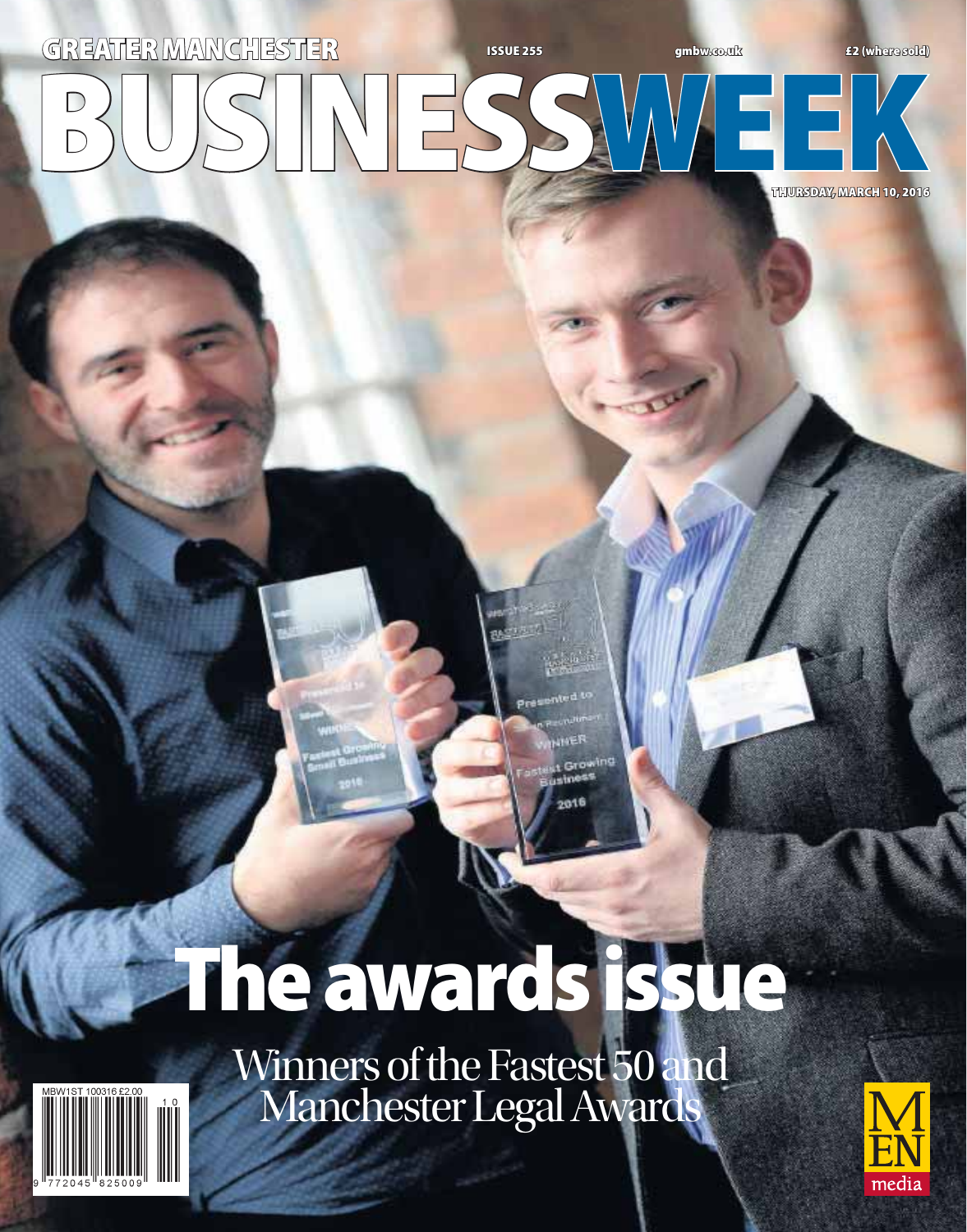

# The firms building on success

A day to celebrate the fastest growing companies in the region – The Fastest 50 – cast the spotlight on some great businesses

> HE trailblazers of the north west's business community were celebrated at a special event. The Fastest 50, developed in partnership with law firm Ward Hadaway, highlights the

success of the region's expanding firms.

success of<br>The com<br>Greater M.<br>circulation<br>turnovers<br>whilst rem<br>The firm<br>Fastest 50<br>celebrate t The companies are all from the Greater Manchester Business Week's circulation area and have all seen their turnovers grow over the last three years whilst remaining profitable in each of those years.

The firms which were unveiled in the Fastest 50 A-Z list were invited to celebrate their achievements with business leaders at an event held at The Museum of Science and Industry in Manchester, where the overall winners of The Fastest 50 were also revealed.

Silven Recruitment took home two awards. It won the fastest growing overall business and was also named as the fastest growing small business,

beating off stiff competition from Manchester-based property portfolio company Patrick Properties and Boltonbased recruitment business Labour 24/7/, which were second and third respectively.

LSE Retail Group won the fastest growing medium-sized business, with Kooltrade and Venturi Group taking second and third place.

Acrobat Carbon Services was revealed as the fastest growing large business, while Wiggett Construction and Aptus Utilities came second and third in that

category.

Silven Recruitment also took home the award for the fastest growing overall business.

The Fastest 50 event also heard from Paul O'Halloran, Managing Director, MEN Media, and Paul Johnson, Executive Partner at Ward Hadaway in Manchester.

Johnson talked about the contribution which the Ward Hadaway Greater Manchester Fastest 50 of 2016



are making to the Northern Powerhouse agenda and to the energy and drive of the region.

O'Halloran told guests: "The aim of the Fastest 50 is to highlight two important factors, number one, recognise the fastest growing private companies from across the Greater Manchester region and number two encourage others to follow in your footsteps.

"Our job at MEN Media is to provide news and services



through our range of products to the people of Greater Manchester, and as part of this we want to highlight the tremendous amount of work being done by companies such as yours right across our region, growing businesses and in a lot of cases, vitally important, creating jobs and prosperity."

Special guest speaker Brad Miller, pictured, Manchester Airport Transformation Programme Director, spoke about the airport's £1bn transformation project, which was

recently been given the green light for planning.

Miller spoke about the key elements of the Transformation Programme including, the expansion and reconfiguring of Terminal 2, to become the airport's primary terminal building, improvement of Terminal 3 to cater for increased demand and an expanding flight schedule, the introduction of new and enlarged airside transfer facilities – including the direct linkage between

**A great show case of the business of the business of the state of their well control to this special supplement dedication and hard work of their on the Ward Hadaway Greater Manchester Fastest 50 Awards for 2016.**

**In the same way that the awards on Friday acted as a showcase for all that is best about business in this region, we hope that this supplement will demonstrate to the wider world just what an exceptional set of companies we have here and what a great place it is to do business.**

**I think the value of these occasions extends much further than the excitement and anticipation of the awards day itself.**

**Whilst the winners of the individual categories have trophies to mark their achievements and titles to celebrate their success, every company which has made it into the Fastest 50 for this year deserves real acclaim.**

**Highlighting and championing success in the way** 

**which the Ward Hadaway Greater Manchester Fastest 50 does is a great way not only to demonstrate how well a business has done, it also helps everyone who works in a company to share in that success.**

**It is significant how many award winners over the years in which we have operated these awards in Greater Manchester, in Yorkshire and in the North East have attributed their achievements to the talent,** 

Terminals 2 and 3 – and the importance of the direct route to China from Manchester Airport.

He said: "The importance of a strong and vibrant northern economy is more widely acknowledged than ever before and there can be no doubt there is increased recognition around the world that the north is both an attractive place to visit and to do business with.

"There was no better illustration of that point than when we welcomed His Excellency President Xi Jinping, of China, to Manchester Airport last

**staff.**

**Whilst the name of the company is engraved on the trophy, it is the people who make up that company who are the real winners and who, I believe, benefit the most from awards like this.**

**This is certainly the case with us at Ward Hadaway. As a Northern law firm for national business, we rely on the expertise, experience and aptitude of our lawyers to help our clients achieve their business, organisational and individual aspirations.**

**Like many of those in the Fastest 50, our success is founded on teamwork – in our case, on our different specialists pooling their collective talents and working in tandem with clients towards a common goal. In a similar vein, co-operation between the different areas of** 

**the North on things like skills, transport and infrastructure could achieve even greater success for the North of England and the UK as a whole.**

**Starting with the qualities displayed by the companies in this year's Ward Hadaway Greater Manchester Fastest 50 would certainly put us on the right road. Jamie Martin, Managing Partner at Ward Hadaway**

October as part of his state visit to the UK. Securing a direct service to mainland China was a long-standing ambition, both of our business and of Greater Manchester as a whole, and came almost exactly a year after Cathay Pacific kicked-off its Manchester-to-Hong Kong route.

"These long haul services are just two additions to our route network, which now includes flights to more than 210 destinations with more than 70 different airlines something that is a critical asset to the north as it looks to grow its global reach."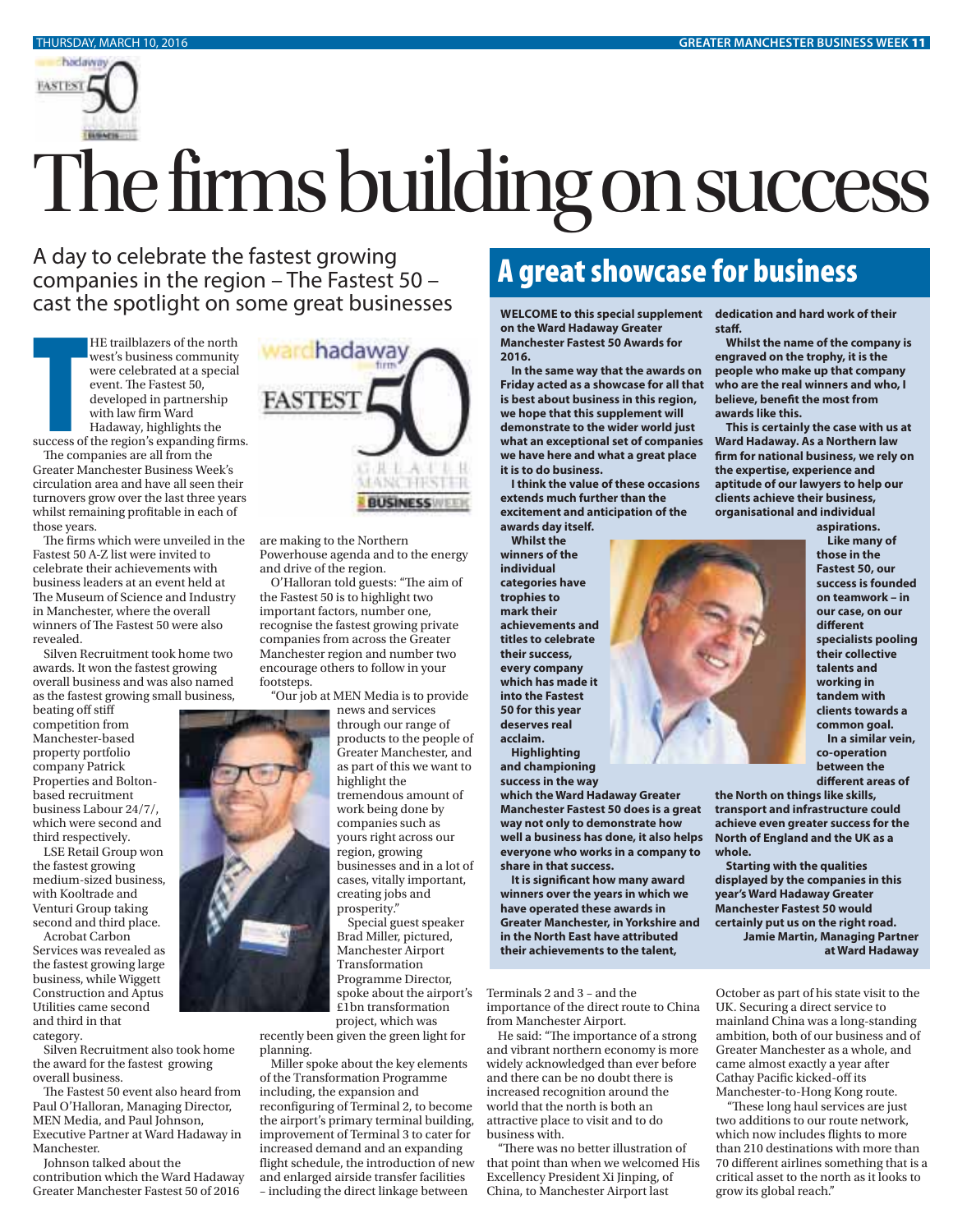

# The best of the best receive

**Shelina Begum** and **Lucy Roue** profile the top performing businesses in this year's Fastest 50 line-up of fastest growing firms

### **SILVEN RECRUIT**

ILVEN Recruitment took a double win for the Fastest 50 small company with an annual turnover of between £1m and £5m and also overall fastest growing company.

Jubilant managing director Ian Simkins collected the awards along with managing consultant Jeremy Pierce. He said: "The positive reaction from clients, candidates, some competitors and the team has been great and a real testament to all the hard work and enthusiasm the team has showed since we set up in 2012.

"We are genuinely made up and it's nice to get recognition independently. "We all love the food industry which

### **FASTEST 50 2O16 – IN FIGURES . . .**

**110.3%: Average annualised growth of Silven Recruitment, the overall fastest growing business for 2016**

### **LSE RETAIL GROUP**

SALFORD-BASED LSE Retail Group was named as the fastest growing medium-sized business, for companies with an annual turnover of between £5m and £15m.

An online retailer of lighting for the home, which sells products under the Minisun brand name, was runner-up in the same category last year.

With over 30 years' experience, LSE imports lighting products directly from factories in Europe and the Far East, as well as buying stock from many of the UK's largest lighting companies. The firm says this purchasing power makes it one of the most cost-effective suppliers to lighting retailers. LSE Retail Group Managing Director David Gutfreund said: "It was very special to be recognised in this way in my home town."



is the largest manufacturing sector in the UK and it makes recruiting within it fun and we are really passionate about seeing the whole sector doing well."

The specialist recruiter in the food manufacturing and legal sectors took the last suite at Clarence House in Manchester city centre last April after outgrowing its current office space.

Speaking of why they chose a Manchester base, Simkins said: "We always felt that it would be a good base for us in terms of recruiting high quality staff and also good transport links.'

And the choice paid off with Silven

Recruitment experiencing fast growth in its first year.

In 2012 they posted turnover results of £1,02m growing to £2.3m a year later. The latest results for 2014 saw them hit the £4.5m They also opened a Dubai office in November 2015.

With clients including Coca-Cola, Lucozade and Ribena, Silven have a range of high profile clients.

Simkins said: "Food manufacturing is our biggest market and it is the biggest in the UK with around 7,000 firms.

"A large amount of these are based in Manchester so we do a lot of work in the area. The reason it works so well is because we love the sector and a lot of us have worked in it before.

"There is a genuine passion at Silven for the food industry and I think that reflects in our successes."

Asked how they felt about picking up two prizes on the day, the MD said: "I am so shocked to win this, we turned up not thinking we really had a chance so it's a fantastic achievement.

"It is the first time we have been contacted about the award so the whole team were really excited.

"I am also chuffed for them because they work really hard."



### **FASTEST 50 2O16 – IN FIGURES . . .**

**£1.2bn: Total combined annua<sup>l</sup> turnover of the Greater Manchester Fastest 50 2016**

## **ACROBAT CARBON**

ACROBAT Carbon Services was named the fastest growing large business for 2016, for companies with an annual turnover of more than £15m.

The Manchester-based company specialises in creating and delivering carbon and energy efficiency-based schemes for energy companies to help them achieve their obligations. Acrobat also works with installers, landlords and householders.

Kevin Griffin, managing director of Acrobat Carbon Services, said: "We are really proud to win this award and of the work we do which is delivering energy efficiency to homes that are needed the most.

"We help some of the poorest people in the country and we are very proud we get to do it from Manchester and the North West.

"We are a company that is doing good by doing good and we are very proud for all our clients, our installer network and the people who work for Acrobat."



● From left, David Gutfreund, MD of LSE Retail Group, Paul Johnson, Executive Partner of Ward Hadaway Manchester and Brad Miller, Manchester Airport Transformation Programme Director

**41: Number of companies appearing in the Greater Manchester Fastest 50 2016 who didn't feature last year**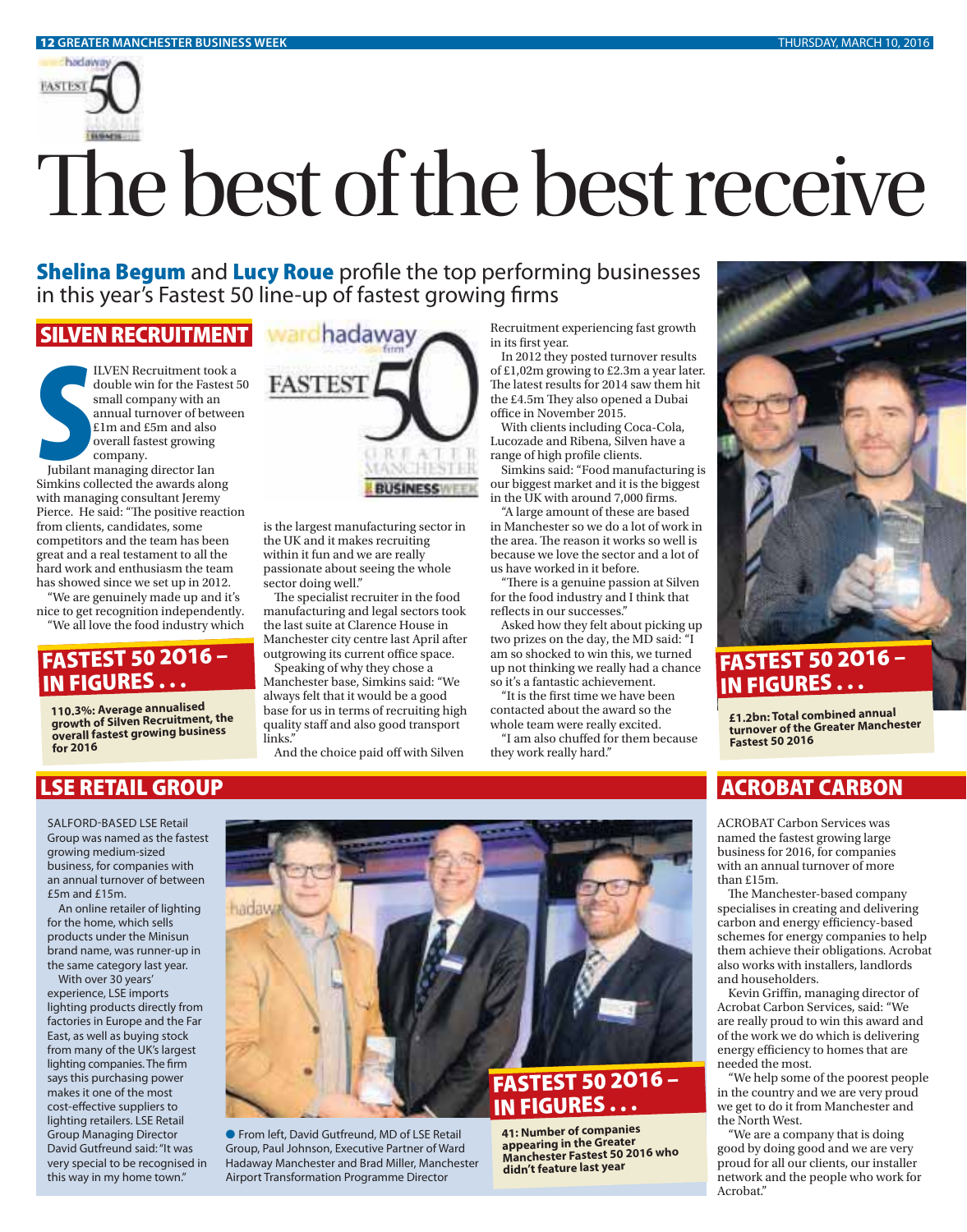

# their awards **A view from the top – what the**



M From left, managing director of MEN Media, Paul O'Halloran; Silven Recruitment's Ian Simkins and Jeremy Pierce; Brad Miller, Manchester Airport Transformation Programme Director; and Paul Johnson, Executive Partner at Ward Hadaway Manchester

### **SERVICES**



● Kevin Griffin and his colleagues (third from left) Jack Fieldhouse and Sahkel Hussain receive their award from Ward Hadaway Manchester Executive Partner Paul Johnson

# **Fastest 50 companies really think**

**IN FIGURES . . .**

**past three years**

**£558.4m: Total increase in combined turnover of the Greater Manchester Fastest 50 2016 in the** 

**FASTEST 50 2O16 –** 

**9: Number of companies appearing in the Greater Manchester Fastest 50 2016 after also appearing in the 2015 Greater Manchester Fastest 50**

**IN FIGURES . . .**

**THEY have succeeded in growing their businesses faster than their counterparts, but what do the Ward Hadaway Greater Manchester Fastest 50 of 2016 make of the major issues of today? We asked a cross-section of the Fastest 50 some key questions – here are the answers.**

**1. What are the biggest challenges you have faced in growing your company?**

As you might expect

from such a diverse range of companies, there are a number of different challenges the Fastest 50 have had to encounter. For some it was the general economic

conditions:

"The biggest challenge we've faced is the economy. Whilst we have recovered from the depths of the recession, I still don't think we've recovered entirely. "Although this has itself created

opportunities, we remain cautious and do not want to overstretch."

Others cited the importance of assembling the right team behind them to take the business forward: "For us, it is finding the right people. Our business is all about customer service so we need to get the right people for that." **2. As a place to do business, how healthy do you think Greater** 

**Manchester and the North West is at the moment and what's the one thing you would do to change it?**

This question provoked quite a proud response. Here is how one company put it: "All in all, the North West market is healthy at the moment and there isn't

one particular thing we'd do to change it."

With the North West often compared unfavourably to the capital and the South in terms of

economic opportunities, it was refreshing to find that some members of the Fastest 50 see things very

differently.

Here is what one business said: "Greater Manchester is a good place to do business in and it's certainly more stable than London and the South East." **3. Is it difficult getting in people with the right kind of skills and expertise** 

### **for your business and how do you go about retaining them?**

Opinion appeared divided to some extent on this question. Here is how one business saw it: "We notice that new recruits do struggle with basic maths and English – even those with decent GCSEs.

"However, as long as we get people with the right attitude, we believe we can develop them. Retaining staff is extremely important and we believe it is

about more than just money. **FASTEST 50 2O16 –** 

"However, even for semi-skilled workers, there are lots of qualifications required and a lot of investment. "We have taken on apprentices

but we are concerned that once staff are trained, companies who don't make such investment may seek to poach them."

However, another member of the Fastest 50 said they experienced a different kind of problem on this front:

"We have no difficulty in recruiting and retaining staff – in fact we have problems persuading some of them they may want to retire!"

### **4. Do you think the Northern Powerhouse agenda will improve things for your business and the North West as a whole?**

The Northern Powerhouse has been widely trumpeted by the Government as a way of closing the economic gap between the economies of the North and the South. But what do fastgrowing businesses in the region make of the idea of greater local decisionmaking and more investment in

transport infrastructure? Here is a sample of some responses:

"I'm not convinced that the Northern Powerhouse would make much

difference to my business.

"But I do think Greater Manchester councils such as Oldham and Rochdale should combine, either with or without Manchester City Council, to reduce costs on departments such as planning.

"In principle, the Northern Powerhouse is fine although we are concerned about local authorities being able to deliver what needs to be done."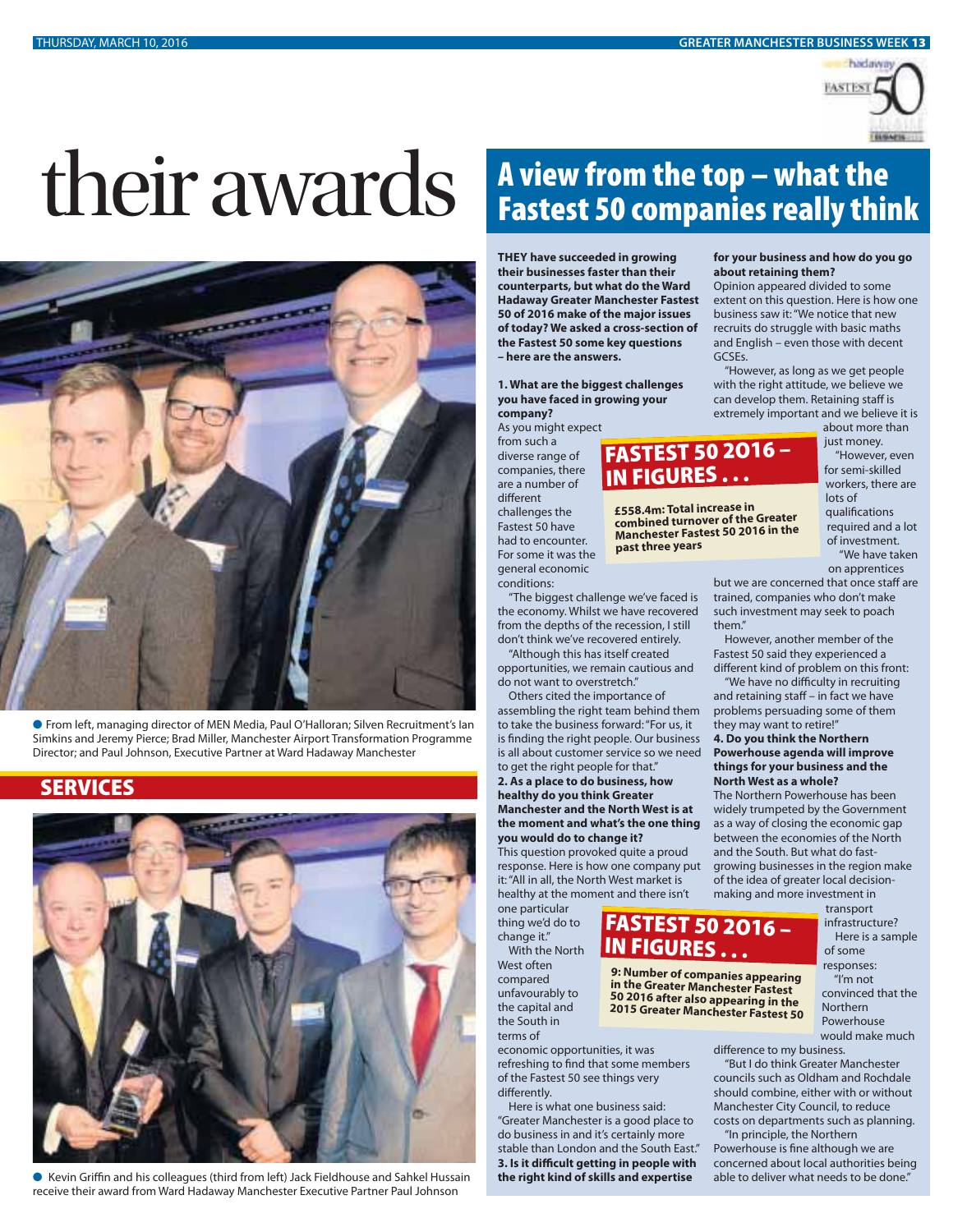

**Paul Johnson**, Executive Partner at Ward Hadaway Manchester, analyses the 2016 Fastest 50 **Paul Johnson**, Executive Partner at Ward Hadaway Manchester, analyses the 2016 Fastest 50

Paul Jo VER the past 18 months or so, it has almost become impossible to pick up a copy of a paper or read something online without coming across the term 'Northern Powerhouse'.

Ever since Chancellor George Osborne coined the phrase in a speech at the Manchester Museum of Science and Industry – also home to the Ward Hadaway Greater Manchester Fastest 50 Awards last week – in 2014, it has been used in countless articles examining the state of the North of England, in particular in relation to London and the South.

Whilst it has become a useful shorthand term to encapsulate a range of issues – from devolution of powers and spending to transport infrastructure – I think at its heart, the Northern Powerhouse is about realising the true economic potential of the North of England and about its businesses helping to drive growth, prosperity and investment.

In that respect, if you really want to talk about the Northern Powerhouse, the Fastest 50 is the perfect place to start. The companies in this year's list are the ones who are setting the pace when it comes to expanding their businesses, moving into new markets and creating jobs and growth.

No doubt they, like most of us in the business world here, would benefit from things like improved transport, faster connections and increased spending on infrastructure, but the important thing to note is that instead of waiting for such things to arrive, they have got on with the job, gone out into the world and are making major strides.

Without such motivation and drive, it would not have been possible to get into this list of the 50 fastest growing companies in Greater Manchester and the surrounding area.

To even be eligible, a company has to have not only grown their turnover in each of the past three years, they have



had to do so whilst remaining in profit. <br>
• Paul Johnson, of Ward Hadaway

As anyone in business knows, this is no mean feat, particularly when you consider the economic conditions we have all faced over the past few years.

Qualities such as determination, ambition, dedication and resilience are required to maintain this kind of performance and every company listed on the page opposite has already displayed them in spades.

But while business success requires common attributes, it can be achieved in a wide variety of different fields.

This is certainly the case with the Ward Hadaway Greater Manchester Fastest 50 of 2016, which includes everything from a pet food company to a laser technology specialist, IT suppliers to car dealers, dairy producers to children's nursery providers.

The sheer variety of different sectors in which companies are achieving great things speaks volumes for the health of the region's business environment and demonstrates how the people here can turn their hand to almost anything and make it a success.

It is people who are very much at the heart of the business which reigned supreme in this year's awards.

Silven Recruitment won the fastest growing small business and the overall fastest growing business for 2016 with an impressive annualised growth rate of 110.3%.

The Manchester-based recruitment company specialises in providing staff for the food and drink and legal services sectors, helping to fill a wide



range of technical, operational and logistical roles for clients, such as Coca-Cola and Morrisons. Silven is also one of the youngest companies to have won a Fastest 50 Awards – whilst members of its team have years of experience in their respective fields, the company itself only started life in 2012, making its achievement this year even more noteworthy.

Recruitment as a sector is subject to the ups and downs of the economic cycle and has been the focus of a lot of activity – at Ward Hadaway, we have advised on a number of corporate transactions in the sector recently – so it is perhaps an indicator of the health of the region's economy that Silven is not the only recruitment business to succeed in this year's list.

Others in the class of 2016 include Labour 24/7 (third placed in the fastest growing small business category), Venturi Group (second in the fastest growing medium-sized business category), Liquid Personnel and Euroforce People Solutions.

A lot of recruitment business – like a lot of business in general these days – is transacted online and that is where the winner of the fastest growing mediumsized business has achieved its success.

LSE Retail Group Limited specialises in selling a range of lighting products for the home to customers over the internet, many of them via wellestablished online retail platforms such as Amazon and eBay.

example of the maxim 'if at first you don't succeed, try, try again' as well as a model of consistency – LSE Retail Group was the runner-up in last year's fastest growing medium-sized business award before going one better this time. Other companies making the most of e-commerce opportunities in the 2016 Ward Hadaway Greater Manchester Fastest 50 include Printerland and Sykes Cottages.

Energy is something which all successful businesses need, in a metaphorical and literal sense, and for the winner of the fastest growing large business of 2016, it is the source of its success.

Acrobat Carbon Services specialises in creating and delivering carbon and energy efficiency-based schemes for energy companies to help them achieve their obligations. The Manchester-based company has already delivered millions of energy efficiency measures into Britain's homes and has its sights set on even more.

It is also not the only Fastest 50 company to succeed in the energy and utilities sectors. The runner-up to Acrobat in the fastest growing large business category is Aptus Utilities, which provides developers across the UK with connections to a range of utilities including gas, water, electricity and street lighting.

Another Fastest 50 company, Warrington's WHP Projects, provides acquisition, design and construction services across the UK for all the major telecoms operators.

One final quality which we can take from this year's Fastest 50 list when it comes to driving the Northern Powerhouse is competitiveness.

Just nine of the companies in the 2016 Fastest 50 also featured in last year's list, demonstrating that while it is tough enough to get to the top, it is even tougher to stay there.

The Salford-based company is a great up that momentum for the years ahead. Time most definitely waits for no-one in the business world so let us all keep

Helping businesses in our region grow and succeed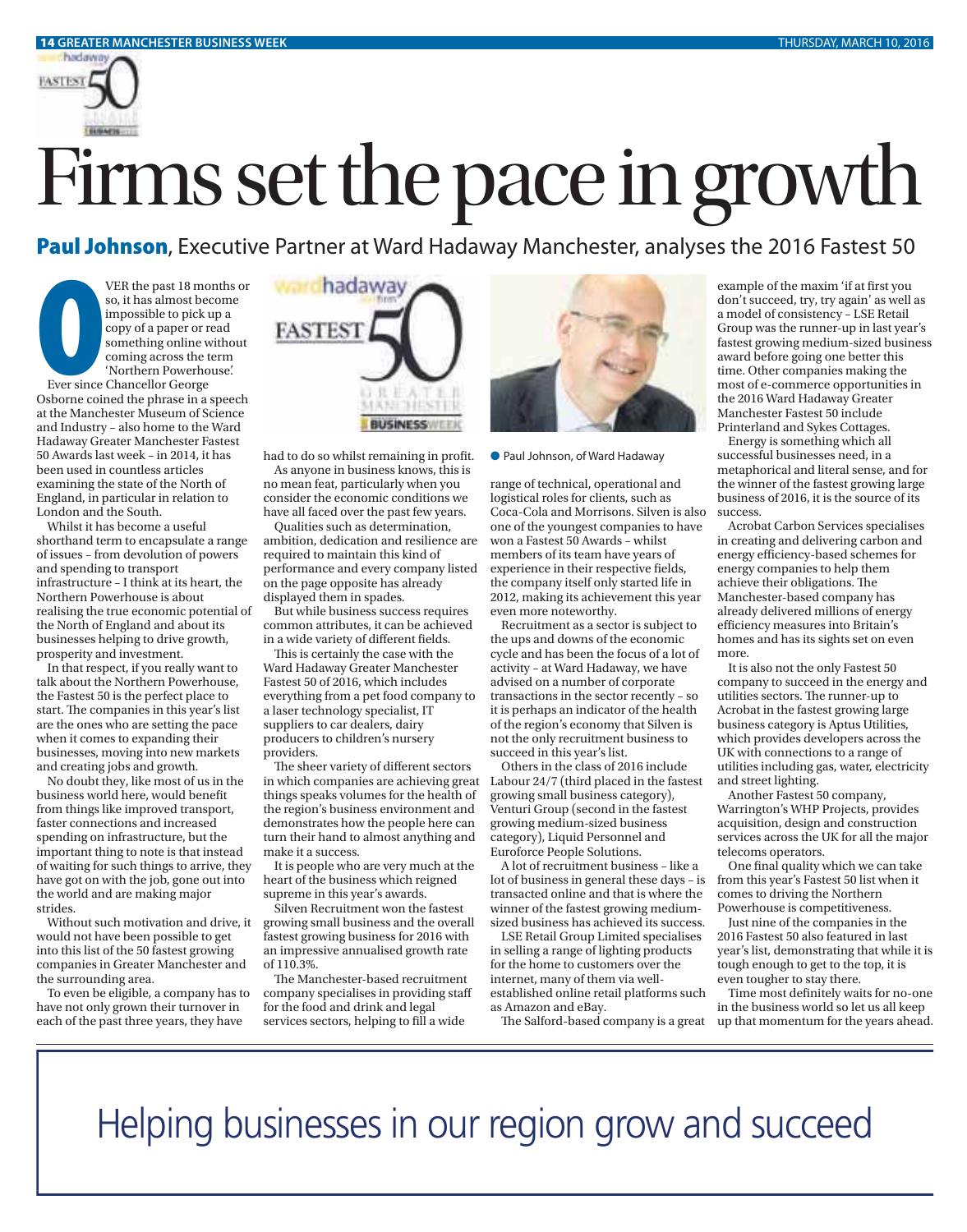



## **FASTES** 50 TABLE

Silven Recruitment is winner of fastest overall growing business and fastest growing small business. Acrobat Carbon Services is winner of fastest growing large business. LSE Retail Group Limited is winner of fastest growing medium business. [S] Small business – turnover between £1m-£5m [M] Medium business – turnover between £5m-£15m [L] Large business – turnover over £15m The companies in this list have been selected from the table of fastest growing profit-making, private, regional companies, based on turnover growth. Information has been compiled by researchers at St Chad's College/Durham

Business School using data which is publicly available at Companies House of UK listed companies. The average turnover growth has been

assessed on a percentage increase based on the difference between turnover figures filed for the last three years. To qualify, companies must be trading entities and have turnover in excess of £1m in the last three years of filed accounts, which are up to date as at 31 October 2015.

Companies must also have made profits in each of the past three years' accounts. Companies returning to the list must have filed new accounts since last years awards. Private limited companies which are subsidiaries of listed companies do not qualify.

Subsidiaries of foreign-controlled companies have been accepted if they have headquarters or a decision-making function in the region. Ward Hadaway and the Manchester

Evening News do not accept responsibility for any errors or omissions.

| <b>Rank</b>             | <b>Company name</b>                                                    | <b>Date of last</b><br>analysed<br><b>accounts</b> | <b>Turnover</b><br>(£000s) | <b>Average</b><br>turnover<br>growth |
|-------------------------|------------------------------------------------------------------------|----------------------------------------------------|----------------------------|--------------------------------------|
| 1                       | <b>Silven Recruitment (S)</b>                                          | 31/21/2014                                         | 4,522                      | 110.3%                               |
|                         | (Fastest overall growing business and fastest growing small business)  |                                                    |                            |                                      |
| $\overline{\mathbf{2}}$ | <b>Acrobat Carbon Services (L)</b><br>(Fastest growing large business) | 31/12/2014                                         | 21,973                     | 86.6%                                |
| 3                       | <b>Aptus Utilities (L)</b>                                             | 31/03/2015                                         | 16,447                     | 85.1%                                |
| 4                       | <b>LSE Retail Group Limited (M)</b>                                    | 31/12/2014                                         | 10,252                     | 83.0%                                |
|                         | (Fastest growing medium business)                                      |                                                    |                            |                                      |
| 5                       | <b>Wiggett Construction Ltd (L)</b>                                    | 31/07/2014                                         | 21,474                     | 64.5%                                |
| 6                       | <b>Venturi Group (M)</b>                                               | 31/03/2015                                         | 8,647                      | 60.9%                                |
| 7                       | <b>Liquid Personnel (L)</b>                                            | 31/03/2015                                         | 52,847                     | 55.4%                                |
| 8                       | <b>Patrick Properties (S)</b>                                          | 30/09/2014                                         | 3,485                      | 53.6%                                |
| 9<br>10                 | <b>Mobica (L)</b>                                                      | 31/12/2014<br>31/12/2014                           | 28,875                     | 47.3%<br>46.4%                       |
| 11                      | CVS (L)<br><b>Kooltrade Holding Limited (M)</b>                        | 31/12/2014                                         | 31,296<br>11,376           | 44.9%                                |
| 12                      | <b>PayStream (L)</b>                                                   | 31/03/2014                                         | 161,842                    | 44.1%                                |
| 13                      | <b>Avecto (M)</b>                                                      | 30/06/2014                                         | 8,457                      | 43.2%                                |
| 14                      | <b>Exchequer Solutions (L)</b>                                         | 31/12/2014                                         | 103,585                    | 42.6%                                |
| 15                      | <b>Emitex Limited (L)</b>                                              | 30/04/2014                                         | 19,223                     | 40.0%                                |
| 16                      | <b>Labour 24/7 (S)</b>                                                 | 30/04/2014                                         | 2,602                      | 39.4%                                |
| 17                      | <b>Grenson Motor Company (L)</b>                                       | 31/10/2014                                         | 30,503                     | 38.9%                                |
| 18                      | <b>Culimeta-Saveguard (L)</b>                                          | 31/12/2014                                         | 15,504                     | 38.5%                                |
| 19                      | <b>Comms-Care Ltd (L)</b>                                              | 31/03/2014                                         | 19,603                     | 38.0%                                |
| 20                      | <b>WHP Projects Limited (L)</b>                                        | 31/05/2014                                         | 17,349                     | 37.4%                                |
| 21                      | Kingdom (L)                                                            | 31/03/2014                                         | 48,993                     | 37.2%                                |
| 22                      | <b>HFL Building Solutions (M)</b>                                      | 31/12/2014                                         | 8,167                      | 36.0%                                |
| 23                      | <b>Comms Plus (L)</b>                                                  | 30/11/2014                                         | 28,420                     | 35.9%                                |
| 24                      | <b>Kids Planet (M)</b>                                                 | 31/03/2014                                         | 5,108                      | 35.6%                                |
| 25                      | <b>Lundy Projects (M)</b>                                              | 30/09/2014                                         | 12,210                     | 34.9%                                |
| 26                      | <b>Eurogold Holdings Limited (L)</b>                                   | 31/03/2015                                         | 25,294                     | 34.8%                                |
| 27                      | <b>Sykes Cottages (L)</b>                                              | 30/09/2014                                         | 17,447                     | 34.0%                                |
| 28                      | <b>Euroforce People Solutions (M)</b>                                  | 31/03/2015                                         | 7,656                      | 33.3%                                |
| 29                      | <b>Printerland.co.uk (L)</b>                                           | 31/03/2014                                         | 30,258                     | 33.1%                                |
| 30                      | <b>Crawford Healthcare (L)</b>                                         | 31/03/2015                                         | 18,355                     | 32.2%                                |
| 31                      | <b>Blue Machinery (Central) Ltd (L)</b>                                | 31/12/2014                                         | 15,122                     | 31.5%                                |
| 32                      | <b>SMS Stores Limited (S)</b>                                          | 31/08/2014                                         | 1,935                      | 31.4%                                |
| 33                      | <b>Creamline Dairies (L)</b>                                           | 30/09/2014                                         | 32,647                     | 30.9%                                |
| 34                      | <b>Lanway Holdings Ltd (L)</b>                                         | 31/03/2015                                         | 20,818<br>7,784            | 30.683%                              |
| 35<br>36                | <b>Raised Floor Solutions (M)</b><br><b>Laser Quantum (M)</b>          | 31/12/2014<br>30/09/2014                           |                            | 30.682%<br>30.44%                    |
| 37                      | <b>MPM Products (L)</b>                                                | 31/12/2014                                         | 12,985<br>29,350           | 30.41%                               |
| 38                      | <b>Visualisation One Limited (S)</b>                                   | 31/03/2015                                         | 2,612                      | 30.2%                                |
| 39                      | <b>Centriq Group (M)</b>                                               | 31/12/2014                                         | 14,660                     | 29.9%                                |
| 40                      | <b>Lancashire Farm (L)</b>                                             | 31/01/2015                                         | 24,970                     | 29.5%                                |
| 41                      | <b>Datum Monitoring Services (M)</b>                                   | 31/01/2015                                         | 7,760                      | 29.0%                                |
| 42                      | <b>Safegard Security Solutions (S)</b>                                 | 31/03/2015                                         | 3,002                      | 27.9%                                |
| 43                      | <b>AB Sundecks (M)</b>                                                 | 31/03/2014                                         | 5,046                      | 27.6%                                |
| 44                      | In Touch With Bricks (L)                                               | 31/03/2014                                         | 15,600                     | 26.9%                                |
| 45                      | <b>Klash Holdings Limited (L)</b>                                      | 31/12/2014                                         | 45,506                     | 26.7%                                |
| 46                      | <b>Forresters Chicken (L)</b>                                          | 31/03/2015                                         | 34,729                     | 26.1%                                |
| 47                      | MyPay (M)                                                              | 30/11/2014                                         | 12,858                     | 26.0%                                |
| 48                      | <b>Aqua Fabrications Limited (M)</b>                                   | 31/10/2014                                         | 12,259                     | 25.89%                               |
| 49                      | <b>Proseal UK Ltd (L)</b>                                              | 31/01/2015                                         | 31,981                     | 25.86%                               |
| 50                      | <b>James Hargreaves Limited (L)</b>                                    | 12/31/2014                                         | 48,532                     | 25.7%                                |

wardhadaway

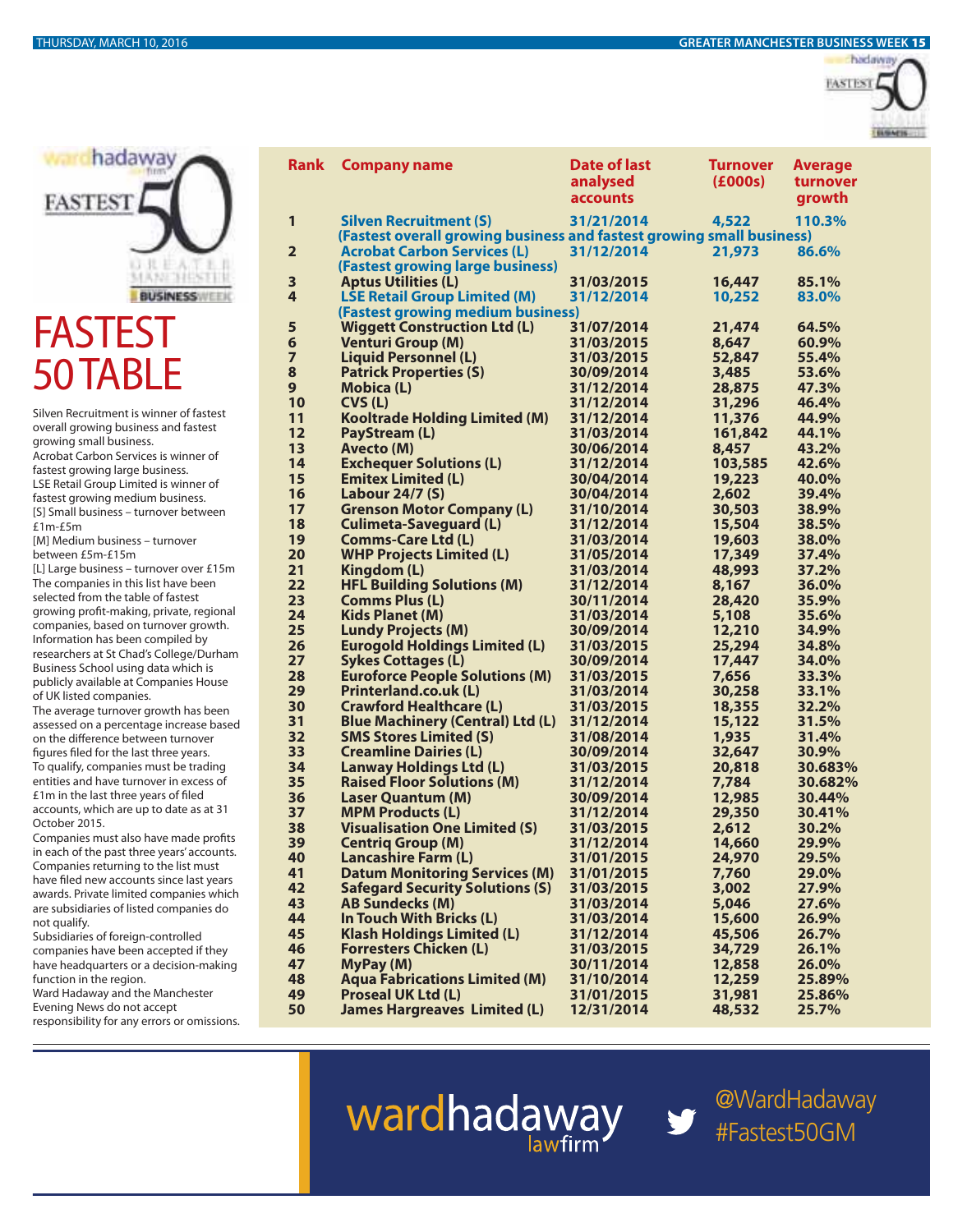

# Overcoming<br>obstacles to growth **EASTEST**



**INUSINESS** 

**CONTENDAM**<br>
What barriers do fast-growing<br>
companies need to watch out What barriers do fast-growing

for – and how can they deal with them? Lawyers at Greater Manchester Fastest 50 organisers Ward Hadaway give their views

### **MORE SPACE – TO TAKE OR TO CREATE?**

### **ANDREW DUNN, Property Partner at Ward Hadaway Manchester**

FAST growing businesses often face the challenge of acquiring more space from which to operate.

Solutions can involve expanding an existing property, or moving into a new one.

Securing and retaining the right property needs to be on the right terms for you, and potentially allow an exit route when the shape and size of

your business changes. You may be able to carry

out alterations and/or construct new buildings on existing premises that you own.

You should determine whether you need consents such as planning permission, building regulation approval, authority from landlord's and mortgagee's and/or from neighbours.

Carrying out development works may increase capital values and trigger payments to parties who have historic interests in the property, or could interfere with existing rights of others.

Contracting with designers, building contractors and consultants can be complex, and you should ensure you get what you are expecting in a timely manner, including warranties and guarantees for substantial items of works and materials, to protect you and its value for years after the project has finished.

A future buyer of your interest would usually look for the same things and any voids may affect a sale price.

Get a legal specialist to check these out

with you in advance to ensure there are no surprises along the way.

Many businesses take occupational interests in premises from third party owners, whether by way of informal sharing, short-term serviced accommodation, licences or more formal leases.

Documenting these arrangements correctly is essential to guarantee the flexibility fast-growing businesses require.

Leave this to chance and it can carry great risks.

You could negotiate terms at the outset to include early termination in certain circumstances or at certain intervals, or you may need to consider exercising existing termination rights if swapping to somewhere else.

These break arrangements often have pre-conditions

which need to be satisfied in full before the break can happen. Get it wrong and the costs can be severe.

A cost-effective way to secure future additional space that might not be needed immediately is to agree an option agreement or pre-emption with the owner/landlord over property to allow for future expansion. With this, you could move quickly at the right time.

You will need to decide whether to fix the terms of occupation at the outset. Ensure your property arrangements fit in with any funding, accounting and operational requirements.

Beware of issues which may not appear to be property related.

This is where investment in the right professional advice can pay dividends.

### **TAKING ACTION ABROAD**

### **ELAINE CHAN, Commercial Litigation Partner at Ward Hadaway Manchester**

MANY fast-growing businesses source parts or finished products from China, often via a Hong Kong supplier. What happens if those goods prove to be defective?

Ideally, a UK business would be able to recover its losses through negotiations with its supplier for payment of losses, or agree a credit for goods to be supplied.

Alternatively, there may be in place a joint product liability insurance policy with the supplier/ manufacturer, so the UK business can simply

make a claim on the policy. But what if there is no

joint insurance, and negotiations fail? Is it 'game over'? Not necessarily.

The UK company could pursue an action against its supplier in Hong Kong if the contract terms allow it.

Hong Kong is becoming a major centre for Alternative Dispute Resolution, with a body of homegrown and foreign trained mediators.

In Hong Kong, mediation – where companies come to an agreed commercial settlement – is more likely to get a result for a UK company than pursuing litigation.

Not only is mediation mandatory for all civil claims in Hong Kong, but also it is not uncommon for even mildly contested litigation cases to take up to 18 months to get to trial, using up valuable manpower and finances.

The benefits of conducting mediation

### **A TAXING TIME FOR BUSINESS**

### **PAUL CHRISTIAN (below), Partner, Tax and SEAN FITZGERALD (opposite), Partner, Corporate**

IT is slightly curious that, to judge by some of the tax changes to come in on 6 April this year, the Government seems to think that the tax on dividends is at the same time both too low and too high.

It has long been part of tax planning at owner-managed businesses for profits to be taken out by way of dividend rather than salary, thereby avoiding National Insurance and giving an overall lower tax rate. In some companies, that principle has been pushed to the limit with so called "alphabet shares", where a number of senior employees get different classes of shares and the dividends paid on those shares bear a similarity to the salary which would otherwise be paid.

Many tax advisers have thought these

in Hong Kong are similar to those of choosing a Hong Kong supplier in the first place.

As an ex-British colony structured in and practising common law, Hong Kong is a sophisticated yet familiar commercial doorway into the state regulated economy of China.

Mediators for legal disputes in Hong Kong include many solicitors or barristers who are qualified in UK, Hong Kong or Australian law and most are bilingual or trilingual (English and Cantonese Chinese, and/or Mandarin Chinese).

Speaking the same language between lawyers,

> mediators and lay clients means easier communication in the negotiation process.

How does mediation work in such cases? The mediator facilitates and structures negotiations

to encourage parties to arrive at a mutually agreed compromise, where the parties can control the level of settlement, the cost they

expend, and crucially, the maintenance of amicable/ on-going commercial relationships where applicable.

While the system is not fool-proof, it can and does resolve matters quickly and economically.

With China now a direct flight away from Manchester and still a first choice amongst the manufacturing community or for product sourcing, it makes sense to factor in what your options are should things not turn out as expected.



Rather than challenging them, however, the Government has taken a blunter approach of increasing the tax rates on all dividends. This is to some extent

compensated by a new £5,000 tax-free dividend allowance, but after that, the effective tax rates on dividends have been increased by 7.5% to 7.5% (basic rate taxpayers), 32.5% (higher rate tax payers) and 38.1% (additional rate taxpayers). Overall, in most situations, there

will still be a tax advantage for owner managers from taking dividends rather than salary, although that benefit will be substantially reduced.

There is therefore no need for a complete overhaul of existing arrangements, though for more complex arrangements, it might be questioned whether the savings still justify the

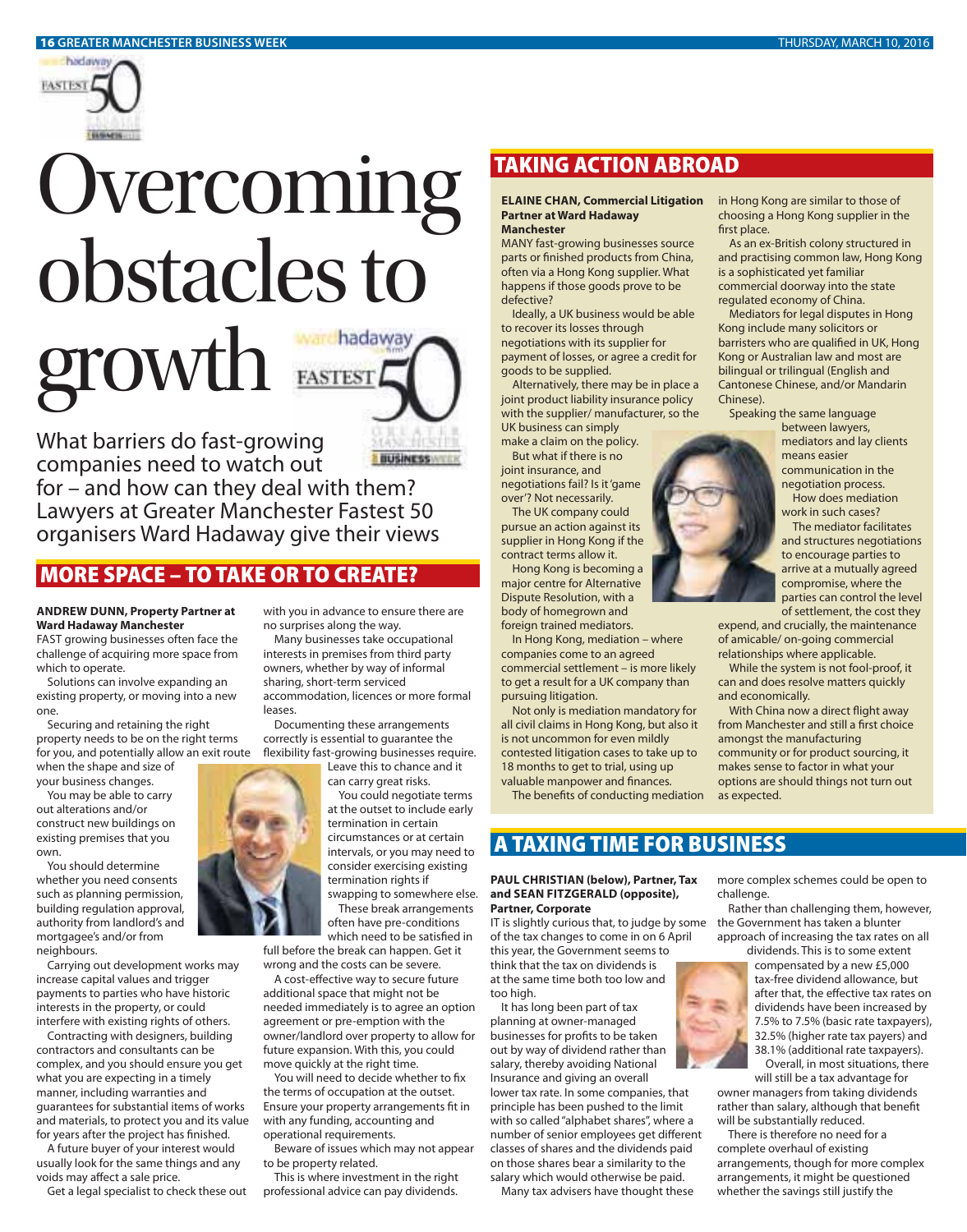### THURSDAY, MARCH 10, 2016 **GREATER MANCHESTER BUSINESS WEEK 17**



### **DEALING WITH SOCIAL MEDIA INCIDENTS**

### **STEPHEN ROBINSON, Employment Partner at Ward Hadaway in Manchester**

MOST businesses, including their owners and employees, use some form of social media within the workplace.

On the one hand, businesses use LinkedIn and Twitter to advertise and communicate to customers.

On the other, employees continuously talk to each other (and the wider world) through Facebook and Twitter. Social media has provided a forum for anyone to comment on anything and everything, including their workplace, their employer and their colleagues.

The fact that most people can work outside the confines of the office can blur the line as to what is and isn't work time. Therefore, businesses now find themselves faced with issues which can lead to serious disputes if not carefully and correctly handled.

How do you treat staff using social media to make derogatory comments about work or colleagues, especially

when the comments are made outside of office hours or away from work?

From a legal perspective, as yet there aren't many cases on social media-related dismissals.

Therefore, there isn't a definitive guide for businesses to help them to take the right and fair course of action.

For example, an employee was fairly dismissed for describing on Facebook a senior colleague (who he hadn't actually met) to be "apparently a \*\*\*\*".

The employee's friends on Facebook would have been aware who the

employee was talking about. Therefore who may see comments made on social media is important.

Posting a comment on Facebook may be more damaging than writing the same comments on a large piece of paper and displaying it for all to see in the staff kitchen.

Conversely, an employee sacked for posting that "his place of work is beyond a \*\*\*\*ing joke" was deemed be unfairly dismissed because the employment relationship wasn't completely undermined as a result.

But as he was found to have contributed to his dismissal, his compensation was cut by half.

> Employers need to know how an employment tribunal decides upon the fairness of a dismissal. Tribunals look at whether the employment relationship is capable of being undermined by the comments made, the effects on the employer's reputation, who may have seen the comments and the amount and frequency of such comments.

Of course, posting comments on Facebook is just the tip of the iceberg when it comes to potential issues faced by employers. Is it against privacy laws to monitor emails? Should employers allow employees to store business contacts on social media?

A simple starting point is to ensure your business has a policy or guide on using social media that staff have seen, have understood and ideally have been trained on. Ward Hadaway can help on drafting and implementing such policies to help deal with this.

downsides. Nonetheless, where dividends can be taken before 6 April, consideration should be given to doing so and where appropriate, advice taken.

At the same time, there is an obvious concern in Government that the high rate of tax on dividends is leading to owners seeking to take money out of companies as capital, rather than dividends.

The rates of tax on capital gains are generally lower than those on dividends, especially where entrepreneurs' relief is available.

Therefore, new measures are being introduced from 6 April to clamp down on artificial arrangements to take profits out of companies as capital.

HMRC also appears to be adopting an approach that from April, it will be taking a less generous approach in its interpretation of existing legislation for arrangements they consider abusive.

Successful companies have always faced the problem of how to deal with extraction of excess cash from the company.

It is not going to get any easier.

**CONTACTS:** Andrew Dunn – andrew.dunn@wardhadaway.com 0161 837 3834; Elaine Chan – elaine.chan@wardhadaway.com 0161 837 3885; Melanie Yeomans – melanie. yeomans@wardhadaway.com 0161 837 3896; Michael Chapman – michael.chapman@ wardhadaway.com 0161 837 3879; Paul Christian – paul.christian@wardhadaway.com; Sean FitzGerald – sean.fitzgerald@wardhadway.com 0161 837 3899; Stephen Robinson – stephen.robinson@wardhadaway.com 0161 837 3906

### **RAISING FINANCE**

### **MELANIE YEOMANS, Corporate Partner**  opportunities which might otherwise be **at Ward Hadaway Manchester**

THERE is no doubt that the funding landscape has changed dramatically over the last few years.

As the traditional routes to finance required for growth and expansion were reduced, and in many cases, completely blocked, we witnessed the likes of private

equity and venture capital taking on a much more prominent role in helping businesses and entrepreneurs achieve their plans. And numerous alternative products and concepts came to market to fill crucial gaps, whether for start-ups, general working capital needs or acquisition and growth opportunities.

There is a lot to be said for the widening variety of

lending types. Whilst generally all lenders did, and continue to, look for certain criteria to be met (and ultimately a strong management team with a sound grasp of the financials and business plan remains key for most), the "non-traditional" routes can bring much more to a business than just cash. For instance, private equity and venture capital funding can bring an independent and fresh direction to the board, offering support and commercially valuable introductions to business

### **BUSINESS AND FAMILY ISSUES**

### **MICHAEL CHAPMAN, Partner, Family and Matrimonial**

Owning and running your business is hard work. It is the dream of many to be their own boss but the reality is often a lot harder: 16-17 hour days followed by sleepless nights about how they are going to pay themselves that month are common tales I hear when speaking with business owners and entrepreneurs about the early days.

It is understandable therefore why business owners want to protect their businesses. They take out all manner of insurances, place key personnel in strategic positions and give careful thought for every eventuality. Except, in my experience, for divorce.

Pre-Nuptial Agreements are now becoming a regular occurrence and, as long as certain boxes are ticked, are likely to be upheld by a Court. Therefore, where a business owner is getting married, he or she should give serious consideration, and take legal advice, upon getting a Pre-Nuptial Agreement. It is extremely unusual for a business to be ordered to be sold in the event of a divorce or even for shares to be transferred, but having a business

out of reach.

We have witnessed an upturn in activity from "angels" seeking to invest generally or in specific targeted sectors, encouraged by favourable tax treatment such as EISS. Crowdfunding in the form of pools of private investors and companies looking for finance brought together via an

internet platform has also been accessed by a number of our clients, particularly in the tech sector. Acquisitions have seen funding from invoice discounting facility, asset-based or mezzanine financing rather than the traditional term loan financing of the past. We are, however, beginning to see the traditional routes re-emerge with some of the mainstream banks becoming

more active again in acquisition deals. So it will be interesting to see how the

funding landscape develops and if this will have a significant impact on the streams of funding that we saw emerge in the downturn. We may see a more "mix and match" approach to funding growth and acquisitions rather than using one lender as a "one stop shop". It is certainly going to be interesting to see how things pan out and should make for welcome and healthy competition in the sector.

involved in divorce proceedings can bring complications. Firstly, it is likely that the business would have to be valued. I have never met a business owner yet who wants a forensic accountant crawling over the inner workings of the business. It is also time-consuming and expensive. Secondly, in many cases, the retention of the business assets will come at the cost of a share of the liquid assets.

Business owners should also be careful

when giving shares to employees. Take the example of the Finance Director of a company who has performed so well that he is given a 20% interest in a small, profitable family business. If that Finance Director gets divorced then his 20% interest in the business suddenly becomes "matrimonial

property", with consequences for that business. In these circumstances we advise business owners to make it a condition of receiving the shareholding that they enter into a Pre-Nuptial Agreement if they are not yet married or a Post-Nuptial Agreement where they are already married to ensure that the shareholding is ringfenced. It is a simple but effective step to take to add an extra layer of protection to your business.